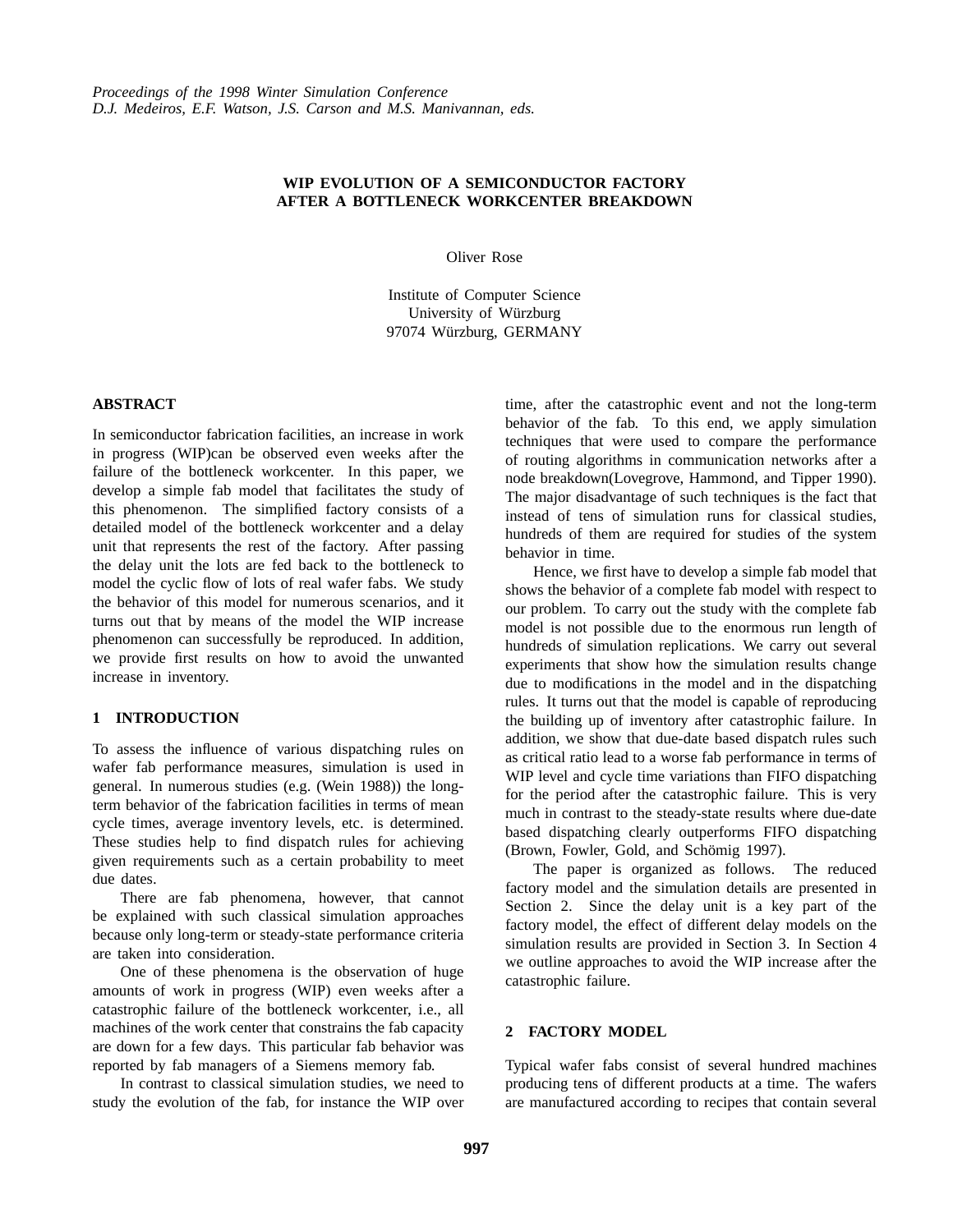hundred processing steps. Due to the layered nature of semiconductors, the wafers visit sequences of machines several times, i.e. they are proceeding through the fab in cycles. Memory chips may have up to 30 layers. This cyclic visiting sequence of machines is responsible for a large part of the logistic problems of wafer fabs because lots with different due date requirements compete for the machines. If due-date based dispatching is applied, lots that are closer to their due dates are preferred at the cost of waiting time for the other lots. The consequences of this permanent reordering of lot priorities will become apparent in Section 3.

To make a simulation study feasible with respect to running time, we require a fab model that shows the aforementioned behavior, but is considerably less complex in terms of the number of machines. Figure 1 shows the proposed factory model. It consists of a bottleneck workcenter, a delay unit, and a control unit. The bottleneck workcenter determines the fab performance to a large extent (Atherton and Atherton 1995) and is therefore modeled in detail considering the number of machines, processing times, and dispatch rules. The rest of the machines are modeled as a delay unit. Each time a lot leaves the bottleneck workcenter it is delayed for a random amount of time before it either leaves the fab or it requests a bottleneck machine once more. The control unit decides whether the required number of layers/cycles have been finished, and directs the lots to the fab exit or back to the bottleneck workcenter.



Figure 1: Factory Model

# **2.1 Simulation Details**

For the simulation experiments we considered the following parameters. These parameters are not chosen arbitrarily but in conformance with current wafer fabs, e.g. as reported by Siemens fab managers.

There are four products that are manufactured by the fab. Each product has a lot start rate of 0.0925 lots/hour where the time between lot starts is constant. The processing times at the bottleneck workcenter are 0.7, 0.9, 1.1, and 1.3 hours, respectively. The processing times are assumed to be identical for each layer. All products have 10 layers. This results in a bottleneck workcenter load of 92.5 % (= 4[products]  $\cdot$  0.0925[lots/hour]  $\cdot$  (0.25  $\cdot$ 

 $(0.7+0.9+1.1+1.3)$ [hours] $\cdot 10$ [cycles]/4[machines]). This is a reasonable load for the bottleneck workcenter if the average percentage of downtimes is assumed to be less than 7.5 %.

The average period of time spent in the delay unit is 125 hours for each product and layer. To facilitate the application of due date based dispatch rules, we require the processing times of all machines. Hence, we have to partition the delay time into a constant amount of 50 hours of processing time and a random amount of time with an average of 75 hours for waiting and other non-processing times. Details on the distributions of the waiting time are given in the next section. We set the lead flow factor to 2.5, i.e. the ratio of cycle time and raw processing time is intended to be 2.5. For the bottleneck tool this is to be achieved by adequate dispatching, whereas the rest of the fab represented by the delay unit is always conforming to the intended flow factor due to defining an average delay time of 125 hours and a processing time of 50 hours. At lot start, a due date of current time  $+ 10 \cdot (125 \text{ hours} +$ 2.5 · bottleneck processing time) is assigned to each lot.

The bottleneck workcenter consists of four machines. We consider the following four dispatch rules.

- **FIFO (First In First Out)** The waiting lots are scheduled in the order of their arrival. This rule is the only one considered that does not lead to a reordering of queued lots.
- **SPTF (Shortest Processing Time First)** The lots are scheduled according to their processing times. Lots with the shortest processing time are taken from the queue first.
- **CR (Critical Ratio)** Each time a lot has to be taken from the queue, the following index is assigned to each of the waiting lots:

$$
CR = \frac{\text{due date} - \text{current time}}{\text{remaining processing time}}.
$$

The lot with the smallest index value is chosen for processing. As a consequence, lots that are closer to their due dates are preferred.

**ST (Slack Time)** Compared to CR, the index used for scheduling the lots is based on a difference and not on a ratio:

$$
ST = due date - current time - - remaining processing time
$$

− remaining processing time .

Again, the lot with smallest index is removed from the queue. The ST rule does not increase the priorities as fast as CR when lots are about to miss their due dates.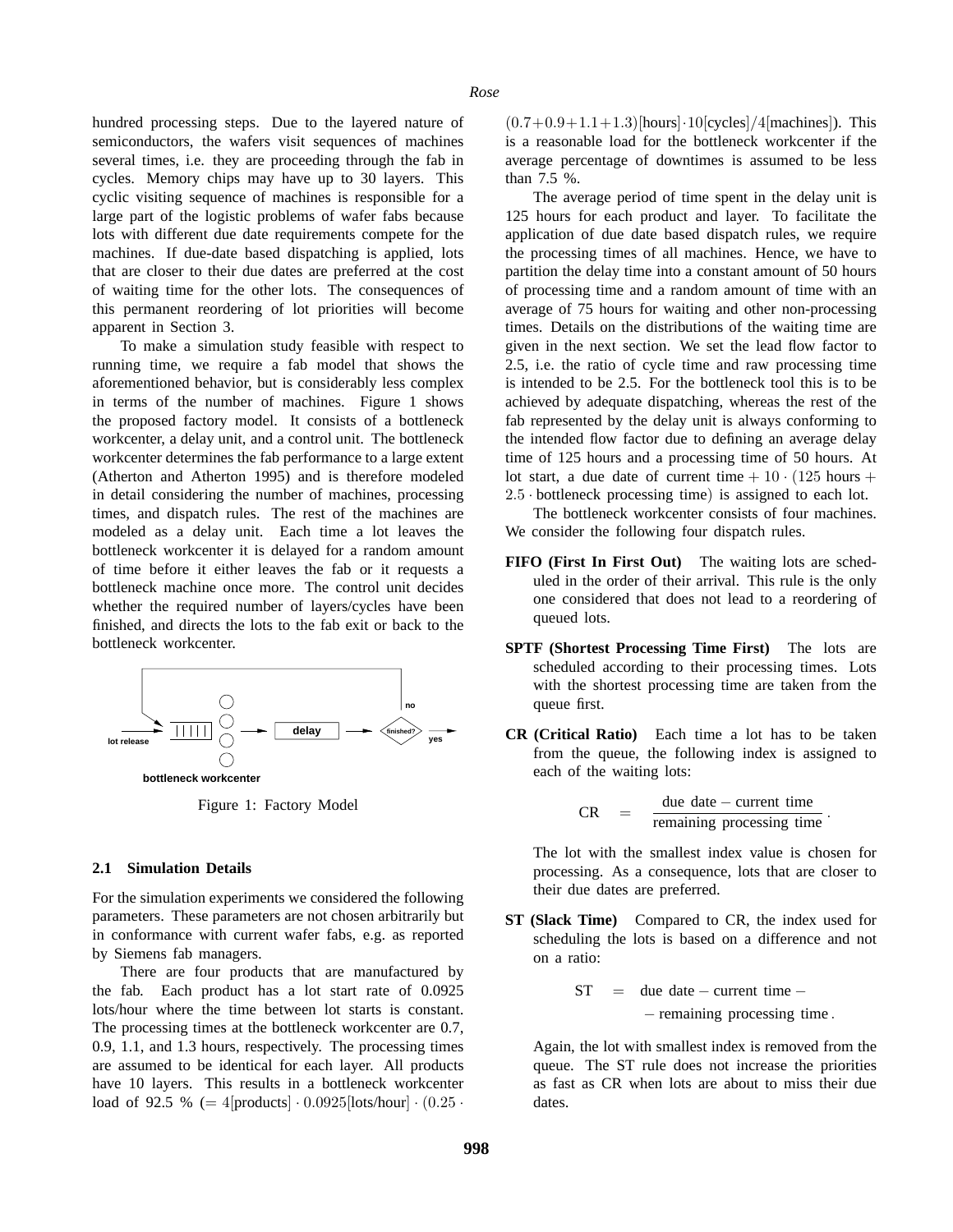In the latter three cases, ties are broken by the FIFO rule. In contrast to the first two rules, the latter two rules take into account the due dates of the lots.

The above factory model is used below to determine the fab performance in time after a complete bottleneck workcenter breakdown. The simulation model was implemented in ARENA (Kelton, Sadowski, and Sadowski 1997), and the statistical postprocessing algorithms were developed by ourselves.

As a first step, we determine empirically the start-up phase of the system (Law and Kelton 1991). Having started with an empty system, the estimated end of the transient phase is at about 1500 hours.

Hence, we schedule the breakdown at 2000 hours of simulated time. All machines of the bottleneck workcenter become unavailable for processing. After 50 hours of repair time all machines start processing again. The simulation ends after 5000 hours of fab time.

During each simulation replication of 5000 hours, we record WIP changes and cycle times of finished lots. To reduce the amount of data and to facilitate the synchronization of the measurements from different replications, we apply the following method. The simulated time is divided into 10-hour intervals. For each 10-hour interval, we compute the sample mean of the cycle times of the lots that leave the fab during this period. With respect to the WIP, we compute the time-based average of the WIP level during each 10-hour interval, i.e., each WIP level observed during this period is weighted by the percentage of time during which it is kept. For each replication, we obtain a condensed WIP and cycle time sequence of 500 values each (5000 hours/10 hours).

To obtain statistically useful results, each experiment is repeated 500 times. The curves shown in the rest of the paper are based on averaging the condensed WIP and cycle time sequences of 500 simulation replications. The 95% confidence intervals of the WIP sequence of the fab with FIFO dispatching are shown in Figure 2. All other experiments lead to approximately the same ratios of confidence interval half-widths and sample means.

# **3 MODELING OF THE DELAY**

We begin our study with a set of experiments where we intend to determine the effect the delay time model on the behavior of the fab model. First, we consider a delay unit where the delay time is constant, i.e. 125 hours for all products and all layers.

Figure 3 shows the WIP evolution for constant delay under the regime of the four considered dispatching rules at the bottleneck workstation. In order to be able to show some interesting effects, the run length of these replications was extended to 8000 hours.



Figure 2: 95% Confidence Intervals of the WIP Sequence



Figure 3: WIP Evolution for Constant Delay

The two dispatch rules that do not consider due dates, FIFO and SPTF, show a fundamentally different behavior from CR and ST. During the breakdown the WIP increases very fast for FIFO and SPTF, stays approximately constant for about 1250 hours, and then drops down to the steady state level immediately. In the case of SPTF, the WIP level is lower than for FIFO. After about 3500 hours, no effects from the breakdown can be observed in the fab. For CR and ST, however, the situation is different. WIP builds up more slowly, but about 500 hours after the breakdown it is becoming significantly higher than the FIFO level. Even after all lots that experienced the catastrophic failure left the fab, this behavior is repeated with decreasing WIP level. It is worth noting that there is almost no difference in the behavior of CR and ST for an intended flow factor of 2.5.

In all cases, the WIP level oscillates at a frequency of about  $1/125$ [hour<sup>-1</sup>]. The reason for this oscillations is the constant delay introduced by the feedback loop to the bottleneck workstation. The lots waiting in the bottleneck center queue are processed very fast compared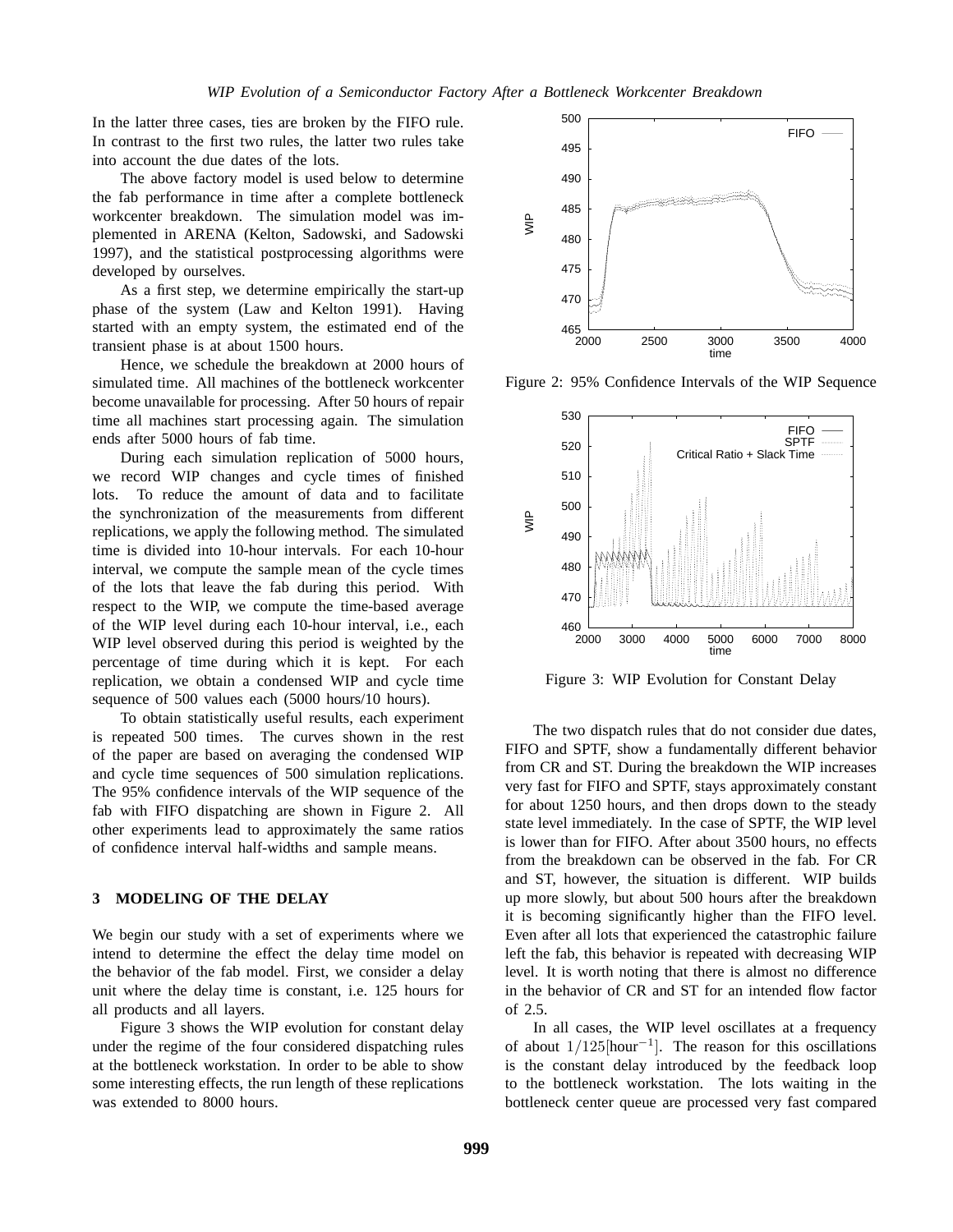to the feedback delay and show up almost at the same time at the queue again.

Now, we explain the reason for the unexpected behavior of the system if due-date dependent rules are applied. Right after finishing the repair of the bottleneck machines, those lots are preferred by CR that are closest to their due date. Since all lots that saw the bottleneck down have a due date that is closer than all lots that are newly arriving after the end of the failure, all of the blocked lots are always processed ahead of the new lots. New lots will not be able to seize a server until all blocked lots left the queue. Therefore the WIP is building up due to the permanent arrival of new lots. As soon as all lots that experienced the failure have left the fab, the new lots that were blocked by these lots take their role and the phenomenon of increasing WIP repeats itself. Since the bottleneck workcenter has a spare capacity of 7.5 % the peak level of the WIP is becoming smaller and smaller.

Looking only at the WIP graphs, it is likely to draw the conclusion that SPTF is a reasonable dispatch rule in case of a catastrophic failure since it leads to the smallest WIP level and little WIP level variations. With respect to cycle times, this is no longer the case.

Figure 4 depicts the cycle time evolution for FIFO and SPTF dispatching.



Figure 4: Cycle Time Evolution for Constant Delay

While FIFO cycle times show the same behavior as FIFO WIP levels, the SPTF cycle times show periods where the cycle times are lower than the FIFO ones but also periods where the cycle times are considerably higher. The reason is the priorization of lots with smaller processing times at the bottleneck workcenter. Thus, the lots with a processing time of 0.7 hours rush through the bottleneck but lots with a processing time of 1.3 hours have to wait until lots of all other products have been processed.

Considering both WIP level and cycle times, there is a clear indication that FIFO dispatching will help to avoid WIP build up and will considerably reduce the cycle time variations.

Up to this point we discussed a fab that is completely deterministic. Of course, a real fab is not. In particular, the waiting times experienced by a lot are far from being constant. Hence, we considered a new delay model that offers larger variations in the delay times. We chose an exponential distribution with mean 75 hours shifted by 50 hours, i.e. we assume a constant sum of processing times and an exponentially distributed sum of waiting times and other non-processing times. The variation of this model is higher than that of the Siemens fab.

Figure 5 shows the WIP evolution for shifted exponential delay.



Figure 5: WIP Evolution for Shifted Exponential Delay

Neglecting the oscillations, the WIP evolution is similar to that presented for constant delays (cf. Figure 3). For FIFO and SPTF, the WIP stays on approximately the same level for about 1250 hours and goes down to the steady-state level, whereas for CR and ST the WIP is constantly increasing during that period. The WIP decrease is considerably slower than for the constant delay fab. The oscillations disappear since the lots are no longer synchronized because they experience random delays due to the shifted exponential delay unit.

The two modeling approaches of constant delays and shifted exponential delays are the two extremal cases of delay time variability that were taken into consideration. In the following, we apply a delay model that is closer to real fab behavior: an Erlang-5 distributed delay time with a mean of 75 hours shifted by 50 hours. For details on exponential and Erlang distributions, see textbooks on simulation, e.g. (Law and Kelton 1991).

Figure 6 shows the WIP evolution for shifted Erlang delay.

The observed behavior is a mixture of the constant delay scenario and the shifted exponential scenario. Apart from a few oscillations right after the repair of the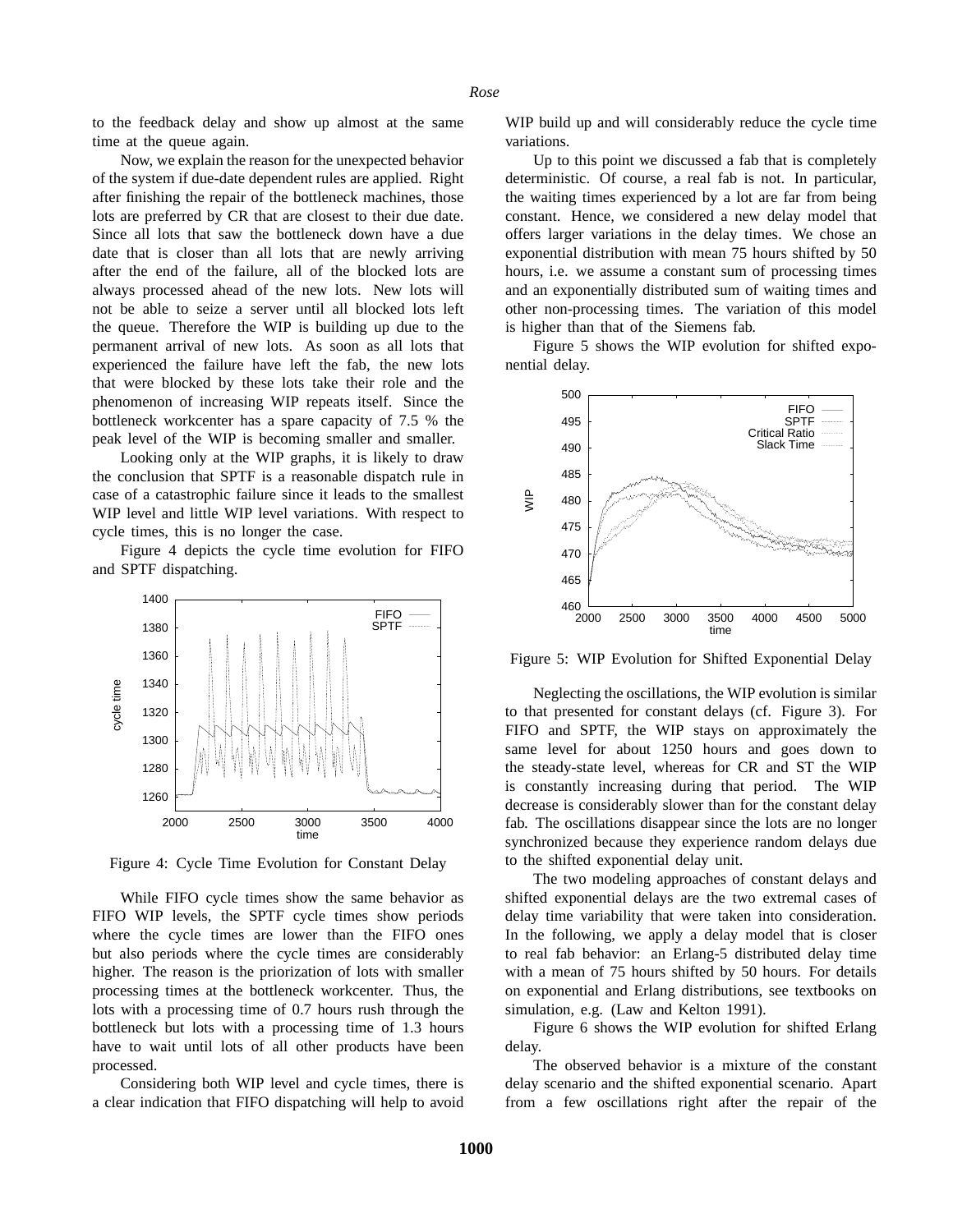

Figure 6: WIP Evolution for Shifted Erlang Delay

bottleneck machines, the oscillation disappear due to the randomness of the delay time. Again, FIFO and SPTF dispatching lead to approximately constant WIP levels, and CR and ST to constantly increasing WIP levels.

With respect to cycle times, the shifted Erlang system shows the behavior presented in Figure 7.



Figure 7: Cycle Time Evolution for Shifted Exponential Delay

As for the constant case, the FIFO, CR, and ST cycle time sequences are approximately directly proportional to the respective WIP levels. In contrast to the constant case SPTF cycle time graph, the shifted Erlang one has no peaks higher than the FIFO curve. Due to the randomness in the delay times, the order of the lots is somewhat rearranged during the passage of the delay unit. Thus, there are not always the same lots competing for service at the bottleneck workcenter.

Table 1 shows the average and variance of the cycle times observed in the time interval from 2000 hours to 4000 hours. With respect to the average cycle times, all four dispatch rules provide the same results. The variances

Table 1: Cycle Times from 2000 Hours to 4000 Hours

| Dispatch rule  | Average | Variance |
|----------------|---------|----------|
| <b>FIFO</b>    | 1300.0  | 284.6    |
| <b>SPTF</b>    | 1294.2  | 210.0    |
| Critical Ratio | 1297.0  | 409.1    |
| Slack Time     | 1296.8  | 388.0    |

of cycle times, however, are considerably different. The due-date based dispatch rules lead to a variance in cycle times that is about twice as large as the SPTF variance. The FIFO variance lies between the SPTF and Slack Time ones.

From the results of our experiments, we draw the following conclusions. After a catastrophic failure of the bottleneck workstation, the reduced fab model introduced in Section 2 shows essentially the same behavior as reported from a real wafer fab. Under the regime of CR dispatch WIP level and cycle times are increasing and reach their maxima several days to weeks after the end of repair. This behavior can be observed for delay unit models with different variability. In our experiments the variability ranged from none, i.e. constant delays, to shifted exponential. For small amounts of variability the WIP level tends to oscillate considerably. With respect to the average WIP level and cycle time, FIFO dispatch leads to about the same results as CR for the period from leaving the steady-state until returning to it. Under the FIFO rule, however, less variations in WIP and cycle time are observed and the maxima of both measures are smaller. If the delay time variability is not too small, SPTF provides even better results.

With respect to explaining the WIP increase even weeks after a catastrophic failure, we conclude that this fab behavior is caused by the combination of due-date oriented dispatch and the cyclic nature of the flow of lots through the fab. Only these two typical characteristics of wafer fabrication together, lead to the blocking of fresh lots at the bottleneck workcenter and induce the constant WIP increase.

# **4 AVOIDING THE WIP INCREASE**

Since unnecessary WIP is a waste of money and cycle times that are longer and more variable than expected are causing trouble, fab managers try to avoid such situations.

For our catastrophic failure scenario, we will not be able to apply complex strategies due to the simplicity of the model and the lack of parameters to play with. In the following, we present two simple strategies: changing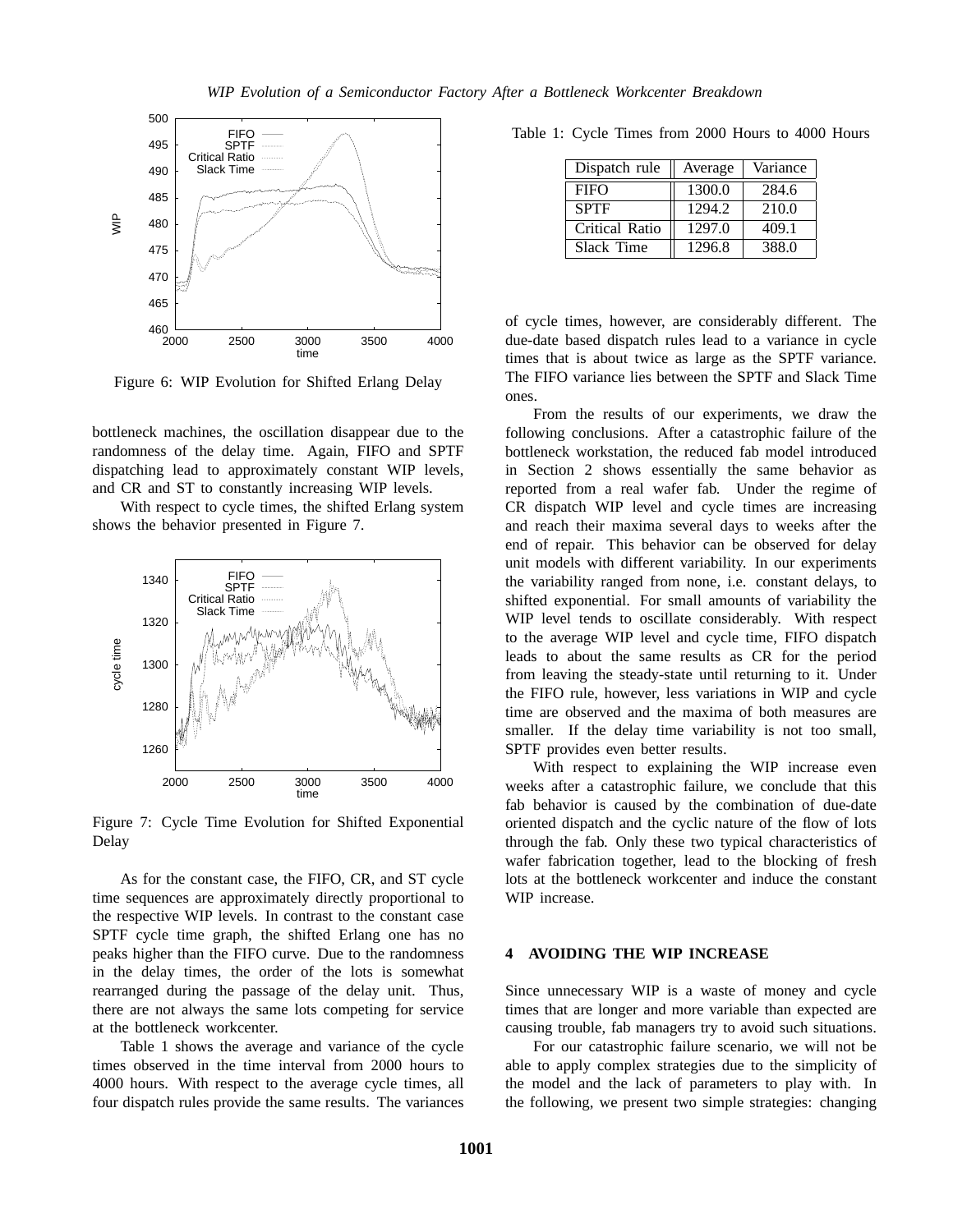of the dispatch rule and stopping lot release during repair time.

The strategy of changing dispatch rules to avoid WIP increase is based on the following observation. For the first period of time after the repair of the bottleneck tool, CR outperforms FIFO with respect to WIP level. During the second period, however, FIFO leads to smaller amounts of inventory than CR (cf. Figure 6). Unfortunately, as shown in Figure 8, this strategy does not work.



Figure 8: WIP Evolution for Changing Dispatch from CR to FIFO

Even though the dispatch rule changes from CR to FIFO at time 2700 hours WIP is increasing as if the rule would have been left unchanged. This indicates that the reordering of the lots that takes place after the repair determines the evolution of the WIP to a large extend. Later changes have only a minor influence.

As a second strategy, we tried an approach suggested by Goldratt (Goldratt and Cox 1994). As soon as the bottleneck workcenter of a fab that is needed for the processing of each product goes down the fab has zero capacity. Thus, it makes no sense to release new material into the fab since it will be blocked. The lot release should be restarted as soon as the bottleneck tool group is up again. Figure 9 shows the the WIP graphs for a fab where lot release was stopped from 2000 hours to 2050 hours.

During the repair time of 50 hours, the WIP level drops considerably. Later on, the WIP evolution is identical to the conventional system shifted by the WIP drop. For FIFO, the maximum WIP level is only slightly higher than steady-state. For CR and ST, the maximum WIP level is higher than for FIFO but considerably lower than for the original system. With respect to the cycle times, the stop of lot releases has only marginal effects. In summary, the stop strategy provides a clear benefit with respect to WIP level but no effect with respect to cycle times. In addition, one has to take into account that there must be

some spare capacity at the bottleneck because the lots that were not released to the fab during repair time will have to be released to it later on.

# **5 CONCLUSION AND OUTLOOK**

In this paper, we present a reduced wafer fab model that exhibits essential features of a real wafer fab. It consists of a detailed model of the bottleneck workcenter and a delay unit that models the remaining machines of the fab. Lots released to the fab model have to cycle through bottleneck and delay unit repeatedly in order to model the layered nature of semiconductor manufacturing. For our experiments, four dispatch rules at the bottleneck workcenter are assumed. Two of them without due date dependence (First In First Out, Shortest Processing Time First), and two of them with due dates involved (Critical Ratio, Slack Time).

This fab model is used to assess the evolution of the WIP level and cycle time of the fab after recovering from a catastrophic failure, i.e., a complete failure of all bottleneck machines for a longer period of time.

Particular attention is devoted to the modeling of the delay time for the delay unit. It turns out, however, that the dispatch rules have a greater effect on the behavior of the fab than the choice of the delay time model.

Using the proposed model, we were able to reproduce fab behavior as observed in real semiconductor manufacturing facilities. It turns out that the phenomenon of increasing WIP is mainly caused by a combination of the due-date oriented dispatching and the cyclic nature of the lot flow. Using the simple strategy of stopping lot release during repair time, we provide first results on how to partially avoid the tremendous increase in inventory after a bottleneck breakdown.



Figure 9: WIP Evolution for Stopping Lot Release